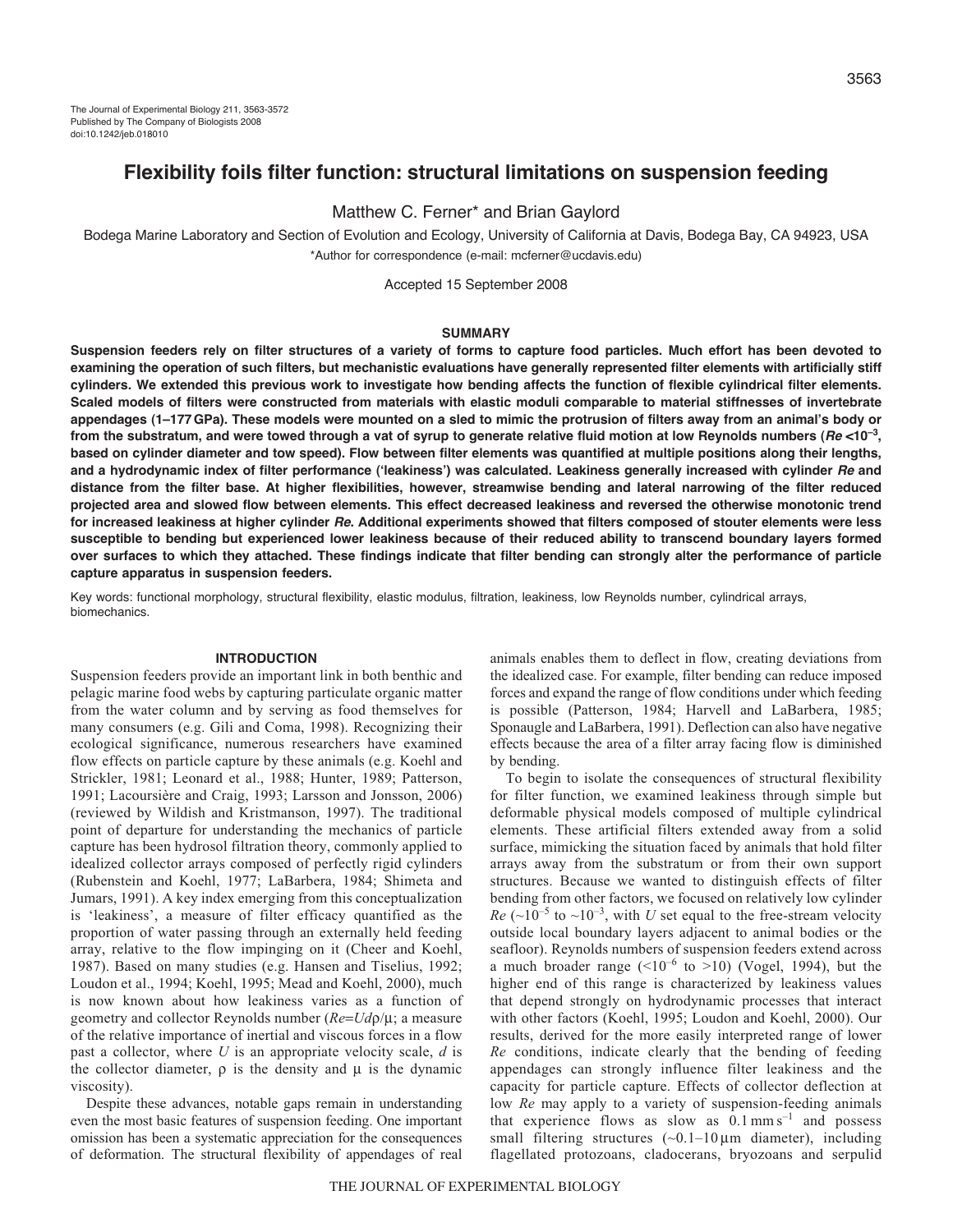| Table 1. Summary of parameter values from studies that employed physical models composed of cylindrical elements to examine filter |  |           |  |  |  |
|------------------------------------------------------------------------------------------------------------------------------------|--|-----------|--|--|--|
|                                                                                                                                    |  | leakiness |  |  |  |

| Study                      | Elastic<br>modulus (GPa) | Tank size $(m^3)$ | Re                  | Number of<br>cylinders           | Gap to diameter<br>ratio | Length to<br>diameter ratio |
|----------------------------|--------------------------|-------------------|---------------------|----------------------------------|--------------------------|-----------------------------|
| Hansen and Tiselius (1992) | $~160*$                  | 0.005, 0.012      | $0.005 - 40$        | $2 - 12$                         | $1 - 80$                 | $25 - 108$                  |
| Leonard (1992)             | 180*                     | 0.38              | $1.7 - 197$         | $3 - 33$                         | $0.5 - 15$               | $10 - 40$                   |
| Loudon et al. (1994)       | $160*$                   | 0.13              | $10^{-4} - 1$       |                                  | $2.5 - 30$               | $\infty$ (entire depth)     |
| Mead and Koehl (2000)      | $>180*$                  | 0.13              | $0.13 - 1.68$       | 3 in each of 4 rows <sup>†</sup> |                          | $26 - 32$                   |
| Current study              | $1 - 180$                | 0.47              | $10^{-5} - 10^{-3}$ |                                  | 5                        | $50 - 100$                  |

**\***Estimated from known engineering properties of cylinder materials used by the author.

†Parallel rows of cylinders were spaced at distances of either 7.5 or 16 cylinder diameters.

polychaetes, among others (e.g. Turner et al., 1988; Scardino et al., 2008).

## **MATERIALS AND METHODS Experimental approach**

We generated fluid motion relative to model filters of suspension feeders by towing arrays of cylinders through a stationary volume of fluid, employing geometries representative of a variety of invertebrate taxa (reviewed by Cheer and Koehl, 1987; Leonard, 1992), and incorporating model materials of a range of flexibilities (Table1). We then considered ensuing filter deformations within the following generalized framework. Taking as a starting point the simplified case of flow past a single, perfectly rigid cylinder far from a solid surface, there are five variables that influence the magnitude of force  $(F)$  imposed on the cylinder. These variables are ρ, *U*, μ, *d* and the length of the cylinder, *L*. This suite of parameters can be combined using techniques of dimensional analysis (e.g. Fox and MacDonald, 1985) to produce the relationship:

$$
\frac{F}{\rho U^2 d^2} = f\left(\frac{\rho U d}{\mu}, \frac{L}{d}\right). \tag{1}
$$

This expression states that the imposed force, once normalized for cylinder size, flow speed and fluid properties, is a function exclusively of collector *Re* and the aspect ratio of the cylinder, as is the flow field past the cylinder. A complication arises if the cylinder is affixed at one end to a smooth support surface, since velocities are slowed within the boundary layer adjacent to that surface. If the boundary layer is laminar rather than turbulent (as is typical of the very low *Re* flows that are the focus of our study), then the thickness of the boundary layer, and thus the degree to which velocities incident on the cylinder are reduced, depends exclusively on  $\rho$ ,  $U$ ,  $\mu$  and the distance, *x*, of the attachment point of the cylinder from the upstream edge of the surface (Schlichting, 1979). This situation creates a positional effect defined by the parameter  $x/d$ , leading to the equality:

$$
\frac{F}{\rho U^2 d^2} = f\left(\frac{\rho U d}{\mu}, \frac{L}{d}, \frac{x}{d}\right). \tag{2}
$$

A final consideration arises if the cylinder is imperfectly rigid, since it then bends in response to flow by a magnitude dictated by its modulus of elasticity, *E*, a measure of its material stiffness. If the cylinder is always at dynamic equilibrium with the fluid such that cylinder accelerations or decelerations are negligible (this assumption is appropriate at low *Re*), then a specific force will always cause a given degree of bending in any particular cylinder. This bending can be indexed using the ratio  $\delta/L$ , which quantifies the lateral deflection of the cylinder's tip  $(\delta)$  relative to its length. A dimensional analysis of the bending process, coupled with Eqns 1 and 2, leads to the expression:

$$
\frac{\delta}{L} = f\left(\frac{\rho Ud}{\mu}, \frac{L}{d}, \frac{x}{d} \frac{E}{\rho U^2}\right). \tag{3}
$$

This equality indicates that the extent of deflection of a flexible cylinder protruding perpendicularly into flow depends only on collector *Re*, the aspect ratio of the cylinder, the point of attachment of the cylinder within the boundary layer formed over the cylinder's support surface, and the parameter  $E/(\rho U^2)$  (henceforth = *B*). *B* is the nondimensional stiffness, equal to the modulus (*E*) divided by twice the dynamic pressure of the flow (Fox and MacDonald, 1985).

In more complex geometries beyond solitary cylinders, including multiple cylinders in arrays, additional dimensionless parameters become important. They include the ratio of gap width between cylinders to cylinder diameter, the ratio of the width of a multiplecylinder array to cylinder diameter, and (in the case of laboratory experiments) ratios of tank or other apparatus dimensions to cylinder diameter. In situations where cylinders protrude from rough surfaces into turbulent regions of benthic boundary layers, two further parameters arise (the ratio of roughness height to cylinder diameter, and another Reynolds number based on *U*\*, the so-called 'friction velocity') (Eckman and Nowell, 1984).

We focused on a subset of the full parameter space spanned by the governing variables identified above. For each of three values of collector  $Re$  between approximately  $10^{-5}$  and  $10^{-3}$ , we tested cylinder aspect ratios, *L*/*d*, of 50 and 100. Given the dimensional analysis described above, the use of Reynolds numbers based on free-stream velocities, rather than 'face velocities' incident on the filter array, simplified the approach. However, we acknowledge that this convention [also used by other researchers (e.g. Cheer and Koehl, 1987)] interferes in some circumstances with easy interpretation. Values of *E* have not been measured for intact suspension-feeding appendages, yet natural polymer composites that make up these structures have elastic moduli on the order of 0.1–100GPa (Wegst and Ashby, 2004). In aquatic environments characterized by relative velocities of  $10^{-4}$ –1 ms<sup>-1</sup>, it follows that actual values of *B* range from approximately  $10^5$  to  $10^{16}$  for most suspension feeders, but we restricted experiments to the upper end of this range to avoid a disproportionate emphasis on consequences of extreme bending. We held the parameter *x*/*d* constant in all experiments. We considered only one ratio of gap width to cylinder diameter, one ratio of array width to cylinder diameter, and single ratios of apparatus dimensions to cylinder diameter. These restrictions obviously limit our ability to generalize across the full breadth of conditions occurring in nature, so we focused on phenomena that are likely to be general across a wide choice of cylinder arrays, emphasizing qualitative results that ensued from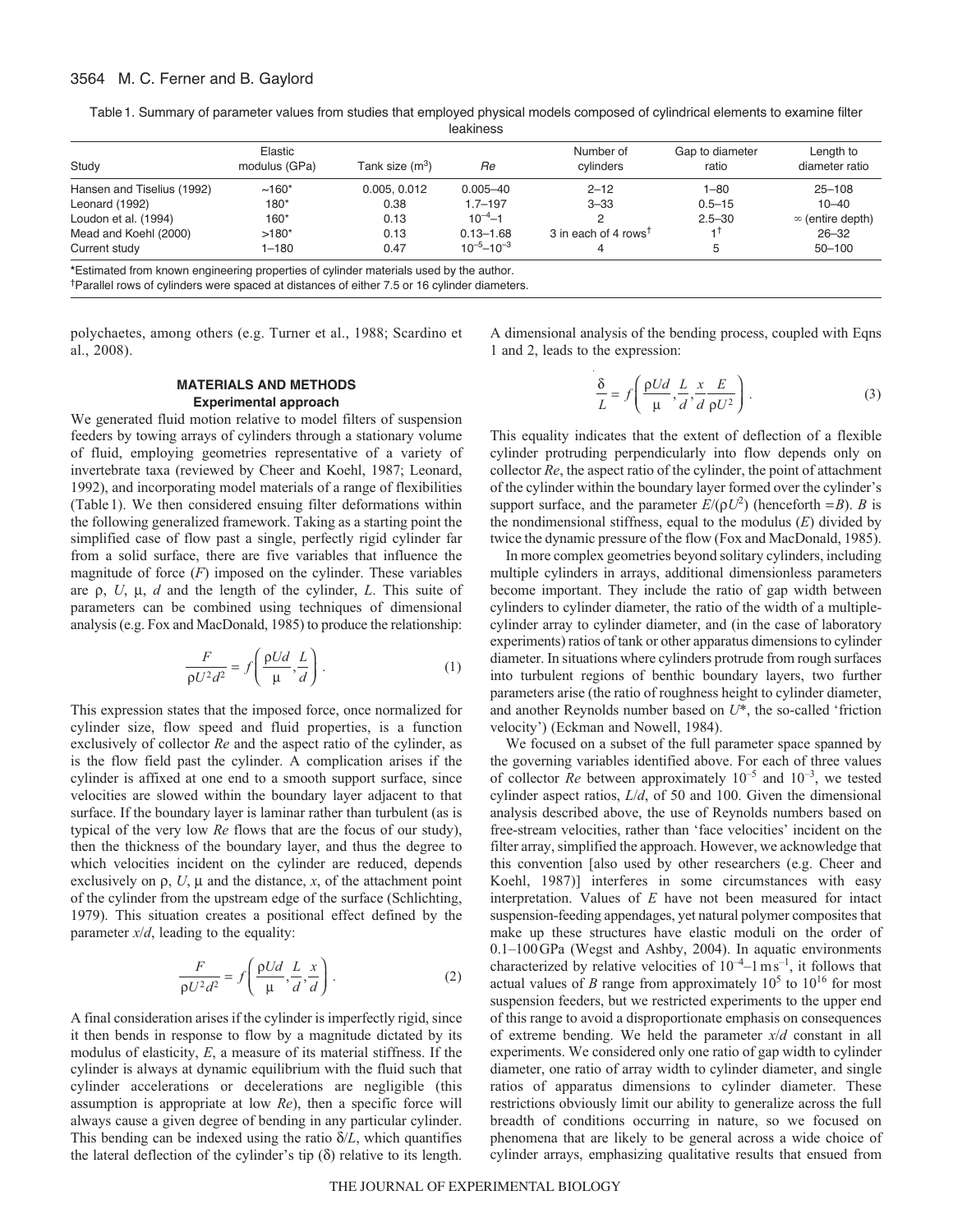

Fig. 1. Schematic of low Reynolds number tank used for visualizing flowthrough model filters. An array of four cylindrical filter elements, oriented vertically, was fixed to a sled that was towed through viscous syrup using a computer-controlled linear drive. This motion produced relative flow through the model filter analogous to currents passing through feeding appendages of suspension feeders. Overhead images of flow between filter elements were collected with a camera focused on a thin light sheet projected through the end of the tank. Longest dimension of the tank measured 1.25 m, for scale.

the quantitative measures we undertook using specific filter sizes and geometries.

## **Low Reynolds number tank**

The rectangular tank (Fig.1) we used for experiments was filled with 4161 of high-viscosity corn syrup (ADM LSI Specialty Products, Liquidose 434, San Leandro, CA, USA). The tank was 1.25m long, 0.57m wide and 0.61m high (larger than chambers used in previous studies) which reduced wall effects as much as was feasible. Although it was not possible to entirely eliminate such effects (Vogel, 1994), filter structures inherently operate in close proximity to other solid surfaces (e.g. bodies, neighbors or substratum) and our intention was to compare filter performance in the context of biologically reasonable geometries. Dynamic viscosity of the syrup was measured with a digital viscometer (Brookfield Engineering Labs, Model HBDV-E, Middleboro, MA, USA) and density was calculated by weighing a known volume. The syrup was thoroughly mixed 10days prior to experiments so that large entrained air bubbles, which would have interfered with model visualization, had time to float to the surface and be removed. A nearly uniform suspension of small bubbles [mean  $(\pm s.d.)$ diameter=123 (±33)μm; *N*=100] remained trapped in the syrup, rising only exceptionally slowly  $(\leq 2$  mm day<sup>-1</sup>) and thereby serving as tracer particles for flow visualization (see Filter leakiness, below).

### **Model filter arrays**

Scale models of organism filter arrays were constructed using four parallel and vertically oriented, cylindrical rods spaced evenly in a row perpendicular to the direction of motion. Cylinders were inserted into predrilled holes in the central region of a transparent acrylic sled (230mm long, 160mm wide, 5mm thick) that rested on the fluid surface. The longest axis of the sled was aligned with the direction of motion, and the leading and trailing edges of the sled were curved upward to facilitate travel across the fluid surface. Filter arrays were centered on the sled at a distance of  $56 \text{ mm}$  ( $\sim$ 35) cylinder diameters) from the leading edge, and all cylinders had a diameter (*d*) of 1.59mm. The cylinders extended either 159 or 79.5mm into the flow (referred to as 'slender' and 'stout' arrays, respectively, where *L* is cylinder length). The gap between adjacent cylinder edges was 7.95mm (5*d*), yielding a total array width of 30.2mm (19*d*) for all filters.

Each array contained cylinders composed of one of the following materials: stainless steel (type 316), brass (alloy 260), Garolite-G10 (glass-cloth laminate plastic), Garolite-XX (paper-based laminate plastic), or nylon (6/6). Materials were selected to represent the natural range of structural flexibility found in materials composing biological fibers, hairs and setae of real animals (Wegst and Ashby, 2004). The elastic modulus (*E*) of each model material was measured using three-point bending tests conducted on an Instron materials testing device (Model 3345, Norwood, MA, USA).

## **Filter deformation**

Relative fluid motion through and around the filter arrays was generated by towing the model filters through the syrup using a micro-stepping motor (Oriental Motor Company, Model RK564AA, Torrance, CA, USA) driven by motion-control software (National Instruments, NI-Motion v.1.2). Filters were towed at each of three velocities ( $U=0.3, 3.0,$  or  $30 \text{ mm s}^{-1}$ ). After filter elements reached a steady state, the filters were photographed through the walls of the tank using a 35mm camera (Nikon D70s, 60mm lens). The spatial coordinates of each filter array (in both side and end views) were recorded under conditions of no motion and at all tow velocities, in order to determine the extent of streamwise bending of the array, lateral compression or narrowing of the array, and the resultant projected filter area as viewed from directly upstream.

# **Filter leakiness**

Fluid motion between individual filter elements was measured by quantifying displacements of suspended tracer particles relative to the filter over time, a technique known as particle tracking velocimetry. Overhead images were collected by mounting the 35mm camera directly above the sled and focusing it on a plane located at a known distance below the base of the filter array. Trials were run in the dark and fluid motion at the target height was illuminated with a light sheet (5–7mm thick) produced by shining a synchronized flash (Nikon Speedlight SB-800) through a 1-mm slit at the upstream end of the tank. As before, the sled was towed at the chosen test velocity until filter elements reached steady-state deflection. Four successive images then were collected at regular intervals during each trial to allow sufficient particle displacement for velocity determination. In experiments with slender filter elements (*L*/*d*=100), images were collected at 10, 30, 50, 70, 90, 110, 130 and 150mm from the filter base. In experiments with stout filter elements (*L*/*d*=50), images were collected at 10, 30, 50 and 70mm from the filter base. The order of the three tow velocities was determined randomly for each light sheet position. Replicate trials (three per condition) were collected on different days and this same protocol was applied to filter arrays composed of each of the five materials examined in the study, resulting in 540 total experimental trials.

Images were calibrated to convert from pixels to actual dimensions for each combination of filter material, aspect ratio and measurement height (ImageJ 1.37). Coordinates of cylinder locations were recorded and particles for tracking were selected in frame one from those located within in the narrow sector between adjacent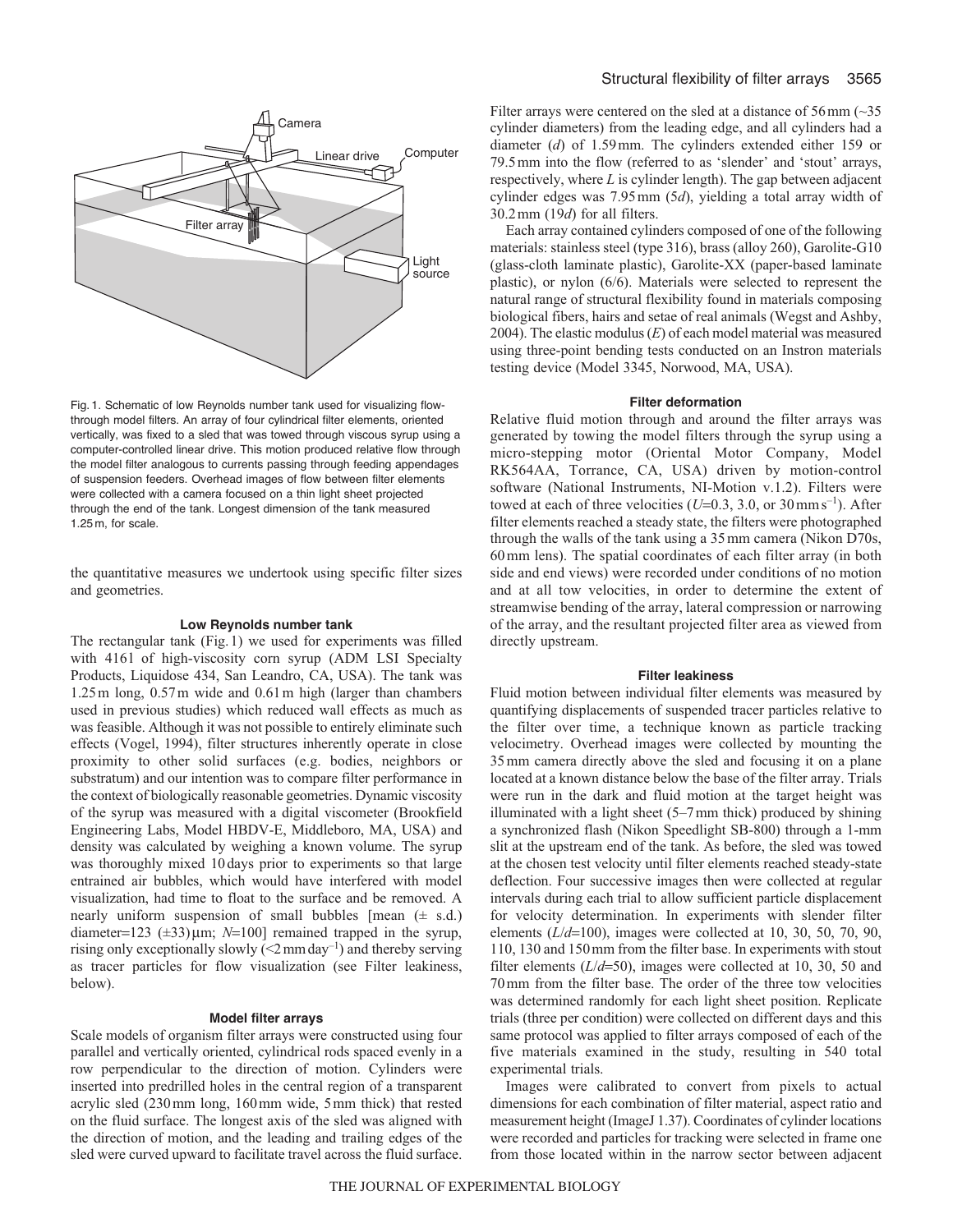

Fig. 2. Overhead view of particle tracking technique used to quantify fluid flow between filter elements (A–C), for calculation of relative flow (ʻleakiness') through entire filter arrays (D,E). Large white circles indicate cross section of a pair of cylindrical filter elements and small white dots indicate suspended particles used for tracking fluid motion. (A) Filter array and camera were moved from left to right to generate relative fluid motion from right to left. (B) Particles initially positioned between filter elements were used as flow tracers. (C) Particle trajectories resulting from fluid motion were measured and initial positions were adjusted to the centerline between filter elements to determine the mean velocity gradient between elements. The white box represents the total area swept by the pair of filter elements. (D) Composite representation of fluid motion through a rigid filter array (E~177 GPa). Leakiness was calculated by dividing the spatially integrated velocity profile across the width of the array (shaded regions) by the product of undeformed array width and free-stream velocity (bounding box). (E) Composite representation of fluid motion through a flexible filter array (E~1 GPa). Note that the displacement of cylinder cross sections from the right-hand end of the box arose because of streamwise bending that characterized distal regions of the array. Cross-stream narrowing of the array and oblique orientation of bent filter elements are also apparent.

cylinders (Fig.2). Flow past highly bent cylinders was sometimes deflected vertically, carrying particles out of the imaging plane. To avoid positional ambiguity associated with such vertical movements, only particles that were illuminated through all four frames were tracked and used in estimating velocity. Total horizontal (streamwise) displacement was calculated for each particle and divided by the time interval between the first and fourth frames to obtain particle velocities.

Two distinct leakiness quantities were calculated for each model filter. Estimates of 'planar' leakiness were obtained at each of multiple discrete distances from the filter base by dividing (at each distance) the spatially integrated velocity profile across the width of the array by the product of array width (without deformation) and free-stream velocity. This proportionality equaled the amount of fluid that actually passed through the filter in a plane at a given distance from the base, normalized by the amount of fluid that would have passed through the same space (i.e. the region spanned by the undeformed filter) if the filter were absent. Replicate estimates of planar leakiness were averaged for each filter material and within each combination of velocity and vertical position. Taking each set of planar leakiness values (one value for each of a series of distances

from the base of the filter array), the 'whole-model' leakiness was then computed for the entire array in order to account for the proximal-to-distal variation in planar leakiness along the length of the filter. Note that the whole-model leakiness was estimated by averaging the values of planar leakiness across all measurement distances out to *L*, including those beyond the reduced height of the bent array. This convention effectively normalized the amount of fluid passing through the bent array by the amount of fluid that would, in the absence of the filter, pass through the region spanned by it in its undeflected configuration (as opposed to the amount of fluid that would, in the absence of the filter, pass through the smaller region spanned by it in its bent configuration). Such values of wholemodel leakiness thereby captured effects of both decreases in fluid passage through the array and array deformation, when providing an index of overall filter performance.

# **RESULTS**

## **Fluid and material properties**

Syrup density remained nearly constant throughout the study (mean  $\pm$  s.d.;  $\rho$ =1456 $\pm$ 27 kgm<sup>-3</sup>; *N*=9), but unavoidable changes in room temperature caused modest variation in dynamic viscosity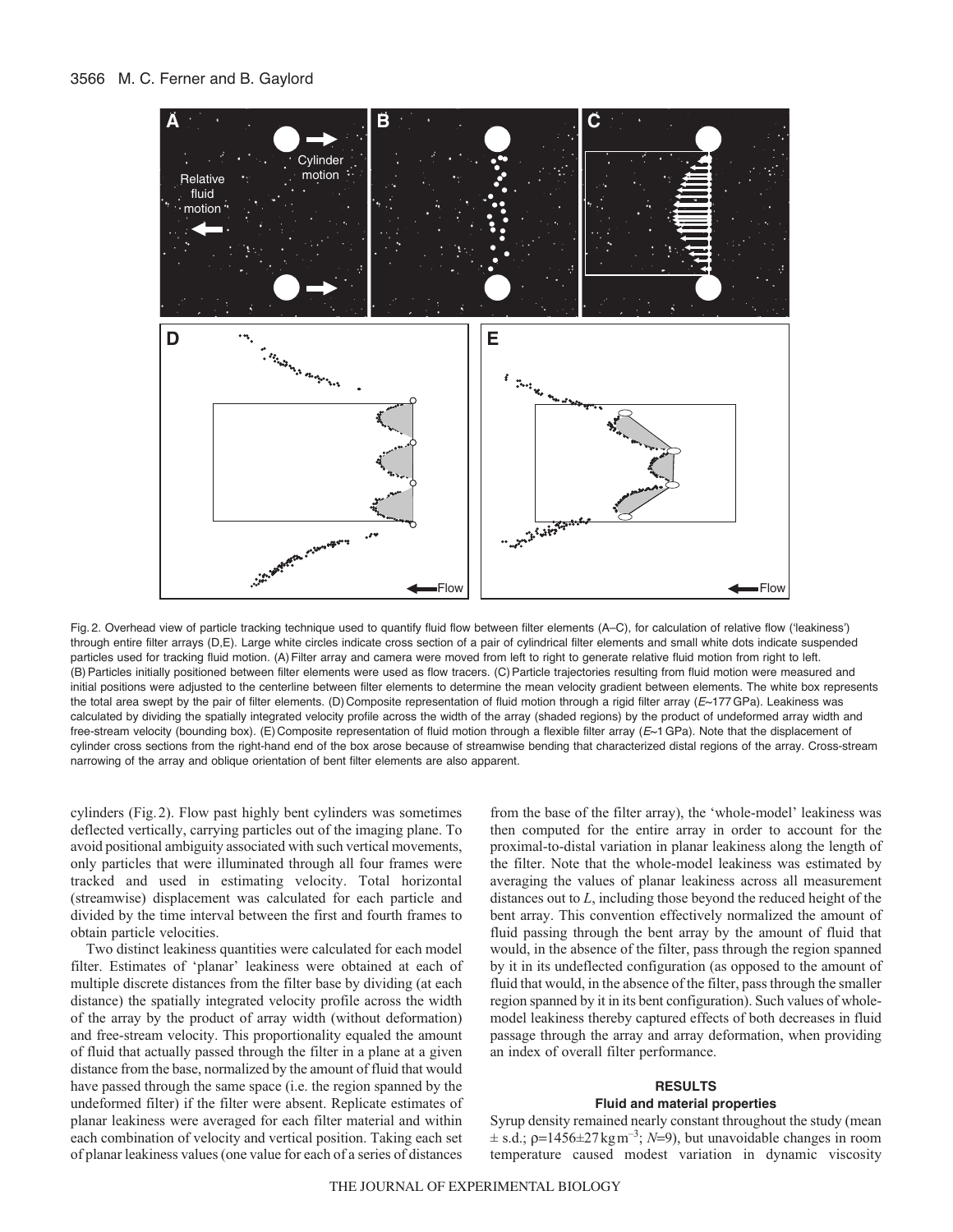

Fig. 3. Side view of deflected filter arrays ( $L/d=100$ ) showing that streamwise bending reduced effective filter height to an extent that depended on the elastic modulus of the filter elements. Models were towed at different velocities to produce relative flow at approximate  $Be$  of (A) 10<sup>-5</sup>, (B) 10<sup>-4</sup> and (C) 10<sup>-3</sup>. Filter elements were anchored in a flat sled at the fluid surface and extended vertically into the fluid when at rest. Plotted positions represent an average of the bending trajectories of inner and outer elements within each array, digitized from photographs (three replicate runs per flow speed). Measured deflections and distances from the filter base were normalized by the height, L, of a stationary array. Arrow indicates direction of flow through filters.



Fig. 4. Cross-stream width of flexible filter arrays ( $L/d=100$ ) decreased with distance from the base, illustrating filter narrowing due to flow diversion around the models at approximate  $\text{Re of (A) } 10^{-5}$ , (B)  $10^{-4}$  and (C)  $10^{-3}$ . Measured array widths were normalized by the width of a stationary array and distances from the filter base were normalized by the height, L, of a stationary array.



Fig. 5. Projected area of filter arrays ( $L/d=100$ ) as a function of Re. Decreased filter area at higher Re was due to a combination of streamwise bending and cross-stream narrowing of flexible arrays. Measured areas were normalized by the area of a stationary array.

 $[\mu=118\pm19$  Nsm<sup>-2</sup> (*N*=13) for trials with arrays of slender filter elements  $(L/d=100)$ ;  $\mu=161\pm5$  Ns m<sup>-2</sup> (*N*=10) for trials with arrays of stout filter elements (*L*/*d*=50)]. These conditions resulted in average *Re* values of  $5.1 \times 10^{-6}$ ,  $5.1 \times 10^{-5}$  and  $5.1 \times 10^{-4}$ , although for simplicity's sake these experimental conditions are referenced using order-of-magnitude designations (i.e. *Re* of 10–5, 10–4 and  $10^{-3}$ ). The elastic moduli of the cylinder materials (mean  $\pm$  s.d.; *N*=4 of each material) spanned a more than 100-fold range in stiffness (stainless steel, 176.50±1.97GPa; brass, 127.61±0.14GPa; Garolite-G10, 21.03±1.25GPa; Garolite-XX, 8.00±0.07GPa; nylon, 1.37 $\pm$ 0.05 GPa) and yielded average *B* values of  $1.0 \times 10^9$  to  $1.4\times10^{15}$  across conditions.

## **Filter deformation**

Although Eqns 1–3 dictate that flow patterns in our experiments vary formally with *Re*, *L*/*d* and *B* (recall that we held *x*/*d* constant), the parameter *B* includes components associated with both organism material properties (*E*) and free-stream (=tow) velocity (*U*). These two variables can be confusing to manipulate mentally at the same time, which led us to depict filtration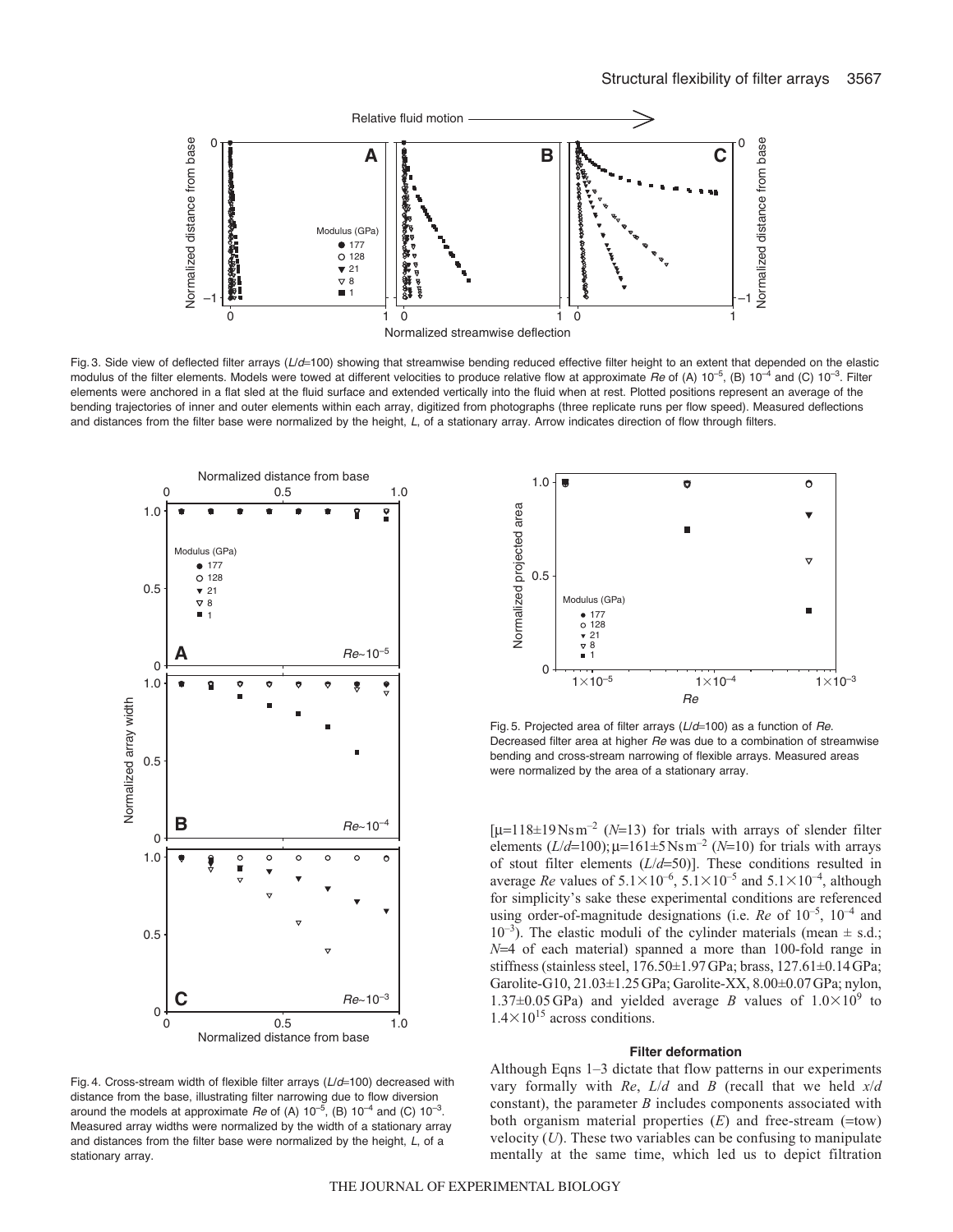



consequences of flexibility as a function of absolute stiffness (*E*) instead of normalized stiffness (although values of *B* are available by straightforward substitution). The resultant data demonstrated that model filter arrays of a given modulus exhibited greater bending as tow velocities increased (Fig. 3). Over the range of flow conditions tested, the tip angle of deflection [=arctan(δ/*L*)] of the cylinders averaged across all four filter elements in an array varied from 0.1 to 2.9 deg. for the most rigid material (*E*~177 GPa), and from 3.7 to 70.4 deg. for the most flexible material (*E*~1 GPa). This streamwise bending decreased vertical filter height, as viewed from upstream, by as much as 0.5%, 1.1%, 7.1%, 21.8% or 68.2%, for filters ranging from least to most flexible. The oblique orientation of deflected filter elements also changed the cross-sectional shape of elements penetrating a given horizontal plane (e.g. Fig. 2E), increasing the amount of element surface bordering the planar flow. The two outer filter elements bent farther than the inner elements, probably because the outer elements experienced faster relative velocities and thus higher drag (e.g. Fig. 2E). The latter differential bending was detectable in many of the filter materials and flow conditions but was maximal in the flexible arrays exposed to higher-velocity flows.

Array width also decreased as a function of *Re*, distance from the base of the filter (Fig.4), and as values of elastic modulus declined. This cross-stream narrowing of an array was expressed through changes in gap width between individual elements and a corresponding increase in the proportion of projected area occluded by the elements themselves. In one case, the outer two filter elements bent inward enough to make contact with the central two elements, thereby minimizing flow through the outer gaps of the array in the region of contact (Fig. 4C; *E*~8 GPa, distance from the filter base=0.7*L*).

The two effects outlined above, streamwise bending and crossstream narrowing, together caused a substantial decrease in total projected filter area (Fig.5). Relative to stationary arrays, filter deformation reduced projected area by as much as 1.0, 4.0, 20.7, 46.0 or 72.1%, for models ranging from least to most flexible. Filter area was similar among arrays composed of all five materials when flow velocities and *Re* were lowest. In the intermediate *Re* condition, only the most flexible array (*E*~1GPa) deformed appreciably, and in the highest *Re* condition the observed reductions in filter area were inversely correlated with material stiffness. For the most flexible array (*E*~1GPa) in the highest *Re* condition, streamwise bending dominated the reduction in projected area because extreme bending restricted the vertical filter span to only three measurement distances from the base (e.g. Fig.3C; Fig.4C).

#### **Planar leakiness**

Planar leakiness averaged across the width (three gaps) of each array varied systematically with distance from the array base, *Re*, and elastic modulus (Fig.6). Maximum planar leakiness associated with any of the test conditions was only 0.17 because of pronounced velocity retardation in the boundary layer over the sled and substantial flow diversion around the filter arrays, as would be expected for low *Re* conditions. All filters exhibited comparable leakiness for planes immediately beneath the sled where the local angle of cylinder deflection was negligible. The general increase in leakiness with distance from the array base was attributed to the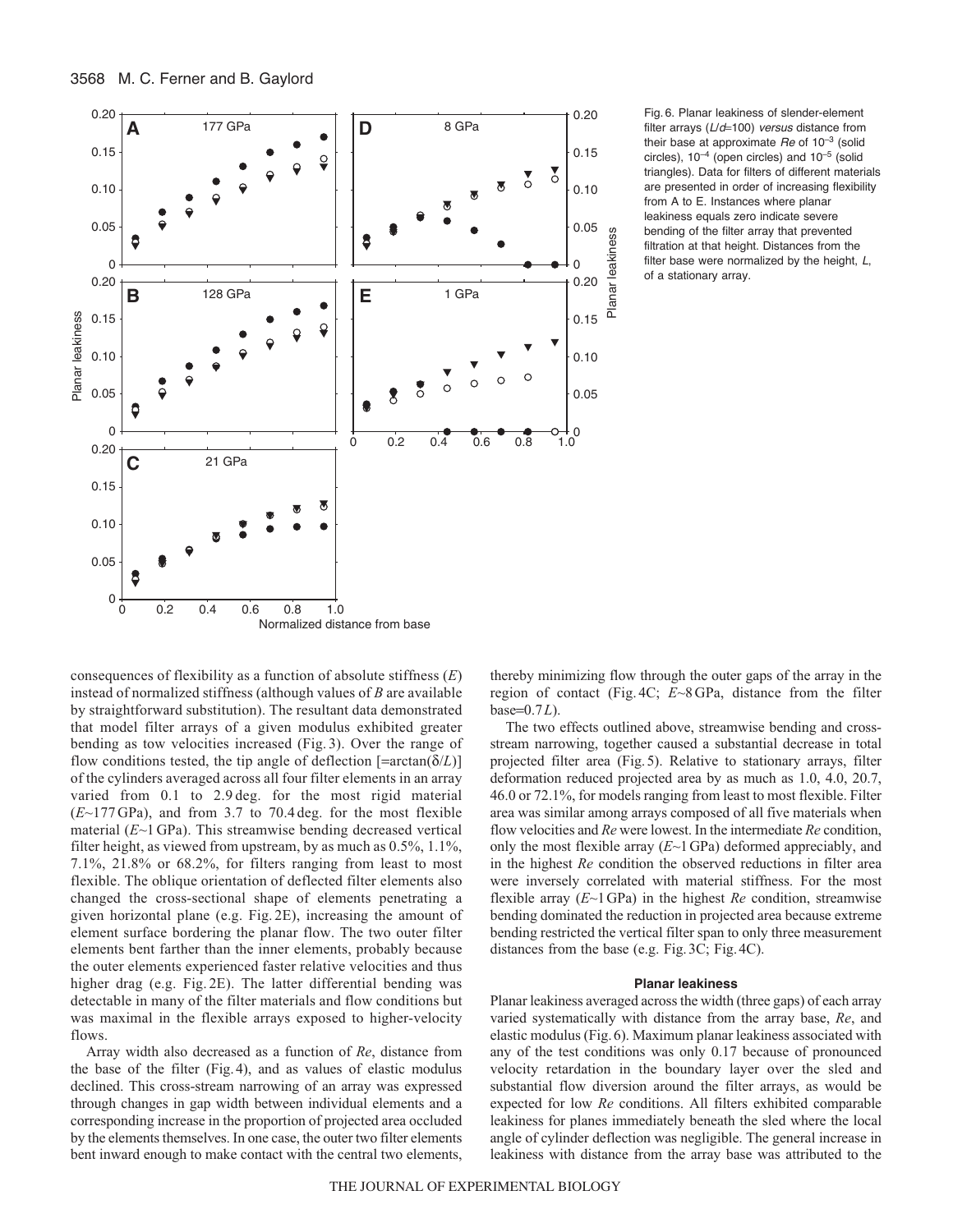

Fig. 7. Renormalized planar leakiness (i.e. calculated relative to instantaneous rather than idealized array width) versus distance from the base of filter arrays ( $L/d=100$ ) operating at approximate Re of (A)  $10^{-5}$ , (B) 10–4, and (C) 10–3. Divergent trajectories evident in B and C illustrate changes in leakiness that were independent of variation in array width. Distances from the filter base were normalized by the height, L, of a stationary array.

velocity gradient established over the sled, which led to faster relative flow speeds in planes farther from the sled.

For the most rigid filter arrays (*E*~128, 177 GPa), filter leakiness was dependent on current speed, with the greatest leakiness occurring in the highest *Re* flow (Fig.6A,B). This positive trend in planar leakiness with increasing *Re* was reversed for filters composed of the other three materials (*E*~1, 8, 21). In these more flexible arrays, leakiness was reduced in fast flows. This reversal was most apparent in the highest *Re* condition where strong streamwise bending prevented filtration far from the filter base in the two most flexible arrays (*E*~1, 8), producing leakiness values that were effectively zero for the most distal measurement planes (Fig.6D,E).

Further examination of planar leakiness revealed a subtler effect of cylinder bending that was independent of changes in filter area. For any given filter array and distance from the filter base, one might expect that variations in planar leakiness would correspond to variations in array width. This expectation held for model filters that experienced relatively little deflection, but when streamwise bending was more pronounced, observed reductions in planar leakiness were modified. We evaluated this trend by calculating a 'renormalized' value of planar leakiness that controlled for the influence of changing array width. For every combination of filter material, tow velocity and distance from the base, values of renormalized planar leakiness were obtained by dividing the spatially integrated velocity profile across the width of the array by the product of narrowed array width (i.e. accounting for deformation) and free-stream velocity. The resultant estimates of renormalized planar leakiness were then plotted as a function of distance from the array base for all filter materials and *Re* conditions (Fig.7). If changes in array width alone had accounted for the previously observed reductions in planar leakiness through more flexible filters (Fig.6), then renormalized planar leakiness values should have been identical for all filters operating at a given *Re*, regardless of their material stiffness. This default outcome, however, did not occur. Instead, additional reductions in water flow between filter elements arose in association with the oblique orientation of deflected elements, probably as a result of the combination of vertical diversion of flow around a bent filter array (resulting in lower horizontal velocities impinging on the filter) and increased resistance to flow through the filter due to more element surface bordering each gap (cf. elliptical cross sections in Fig.2E).

Effects of element flexibility on renormalized planar leakiness also appeared to intensify with increasing *Re* and filter deflection (Fig. 7B,C). However, careful inspection revealed an experimental artifact associated with extreme levels of element bending due to our method of flow visualization. Beyond a certain distance from the filter base, the substantial reductions in renormalized planar leakiness associated with filter deformation became relatively less pronounced. This shift can be explained by the observation that bent cylinders within an array did not stabilize at precisely the same height. Particularly at large distances from the base of a flexible array, bending of the outer elements exceeded that of the inner ones (e.g. Fig. 2E) and resulted in vertical separation of elements that caused the absolute distance between adjacent elements to become greater than the observed (horizontal) separation when looking straight down on the filter array. This vertical separation of filter elements changed the threedimensional flow patterns such that measured fluid motion through the 'observed gap' became greater than expected.

#### **Effects of aspect ratio**

Additional tests using arrays of shorter and proportionally thicker (stouter) filter elements (*L*/*d*=50) of the same materials showed a similar but less pronounced pattern than the slender arrays (Fig.8). Maximum planar leakiness (through the most rigid filters) was 0.13, representing a 14% reduction from the maximum leakiness through the slender arrays. Planar leakiness near the base was similar among model filters  $(\sim 0.03)$  but the increase in leakiness with distance from the base was suppressed by filter deformation, although this effect was weaker than that observed for the slender arrays. Relative to average maximum leakiness through the rigid filters, leakiness at the most distal measurement plane decreased by 16% and 11% for stout arrays in which *E*~8 and 21GPa, respectively, representing a milder consequence of bending than was observed in slender arrays (e.g. Fig.6C,D). In the highest *Re*, the most flexible stout array (*E*~1GPa) deformed enough to prevent filtration far from the filter base, consequently reducing leakiness relative to the lower *Re* conditions (Fig.8E), but again this reduction in leakiness was far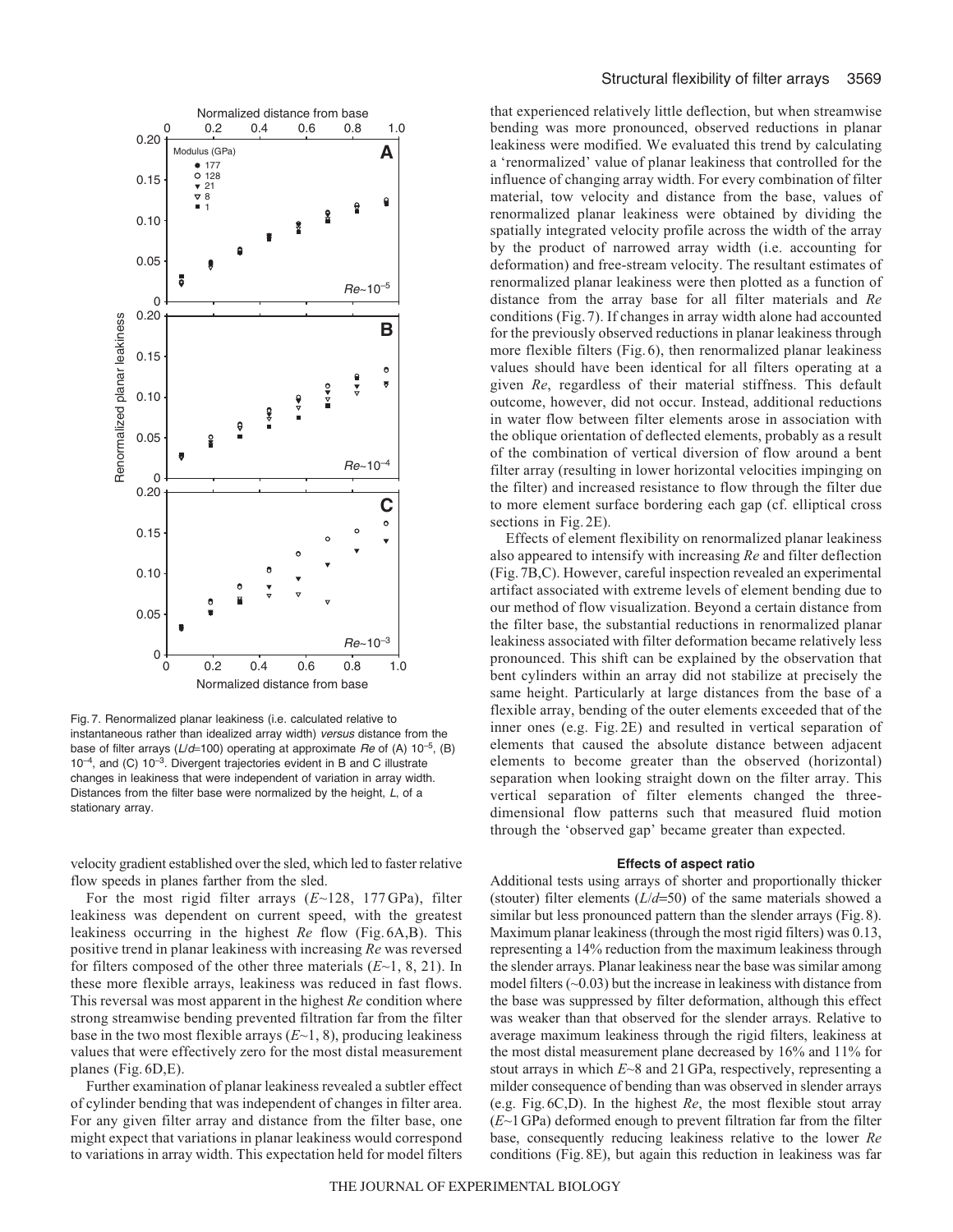

Fig. 8. Planar leakiness of stout-element filter arrays (L/d=50) versus distance from the base at approximate Re of  $10^{-3}$  (solid circles),  $10^{-4}$ (open circles) and  $10^{-5}$  (solid triangles). Data for filters of different materials are presented in order of increasing flexibility from A to E. The case where planar leakiness equaled zero in E indicates severe bending of the filter array that prevented filtration at that height. Distances from the filter base were normalized by the height, L, of a stationary array.

less than that in slender arrays where more than 50% of the filter span was effectively eliminated by bending (Fig.6E).

### **Whole-model leakiness**

Whole-model leakiness, computed by integrating planar leakiness across the full height of the filter array (Fig.9), illustrated the overall effect of structural flexibility for filter function. One critical trend was the different behavior of rigid *versus* flexible filters, especially for the slender arrays. In general, whole-model leakiness of rigid filters (*E*~128, 177) increased with *Re*. In our study, average whole-model leakiness through the most rigid arrays of slender elements (*L*/*d*=100) increased by 24% between *Re* of 10–4 and 10–3, compared to an increase of only 5% between *Re* of 10–5 and  $10^{-4}$  (Fig. 9A). In marked contrast, the three more flexible arrays exhibited the opposite trend in whole-model leakiness. For instance, the most flexible slender array (*E*~1) exhibited a dramatic, 41% decline in leakiness between *Re* of 10–5 and 10–4 and an additional decrease of 60% between *Re* of 10–4 and 10–3. The effect was similar, although somewhat muted, in the second most flexible  $(E~8)$  and intermediately flexible  $(E~21)$  arrays. These filter arrays experienced decreases in leakiness of 55% and 10%, respectively, between the intermediate and high *Re* conditions. The most pronounced reductions in leakiness resulted primarily from effective shortening of the filters, which led to zero filtration at fixed distances far from the filter base in the two most flexible arrays (Fig.6D,E).

A similar, but less dramatic pattern also arose in filters composed of stouter elements (*L*/*d*=50; Fig.9B). Whole-model leakiness of the most flexible stout array showed a 28% decrease across the range

of *Re* conditions examined. Importantly, even though flexibilityinduced reductions in leakiness with increased *Re* were smaller in stout arrays as compared to slender arrays, stout arrays still often processed less fluid (i.e. had lower overall leakiness). This trend reflects the commonly (but not universally) poorer filtering abilities of stout arrays, most apparent at larger *Re* in the rigid-element data. For instance, average whole-model leakiness of the two most rigid filters (*E*~128, 177) in the highest *Re* condition was 0.08 for stout arrays *versus* almost 0.12 for slender arrays. Given that cylinder diameters, gap widths, array width, and fraction of projected area occluded by filter elements were equivalent among the most rigid filter arrays, observed reductions in leakiness through the stout arrays can be fully attributed to their lower position in the boundary layer formed over the tow sled.

### **DISCUSSION General trends**

Results indicate that flexible filter arrays process less water than more rigid arrays (Fig.9). This decrease in leakiness derives from changes to projected filter area (Figs3–5) and reduced flow through deflected arrays (Fig.7). The reduction in filter area is due to both streamwise bending and cross-stream narrowing, but the influence of bending dominates under conditions of extreme deflection. Structural deformation also reduces the degree to which the filter extends through the boundary layer and it leads to slower velocities impinging on the filter.

Patterns of whole-model (integrated) leakiness also demonstrate that filter flexibility can alter the relationship between filter leakiness and *Re*, particularly in arrays composed of slender elements. Prior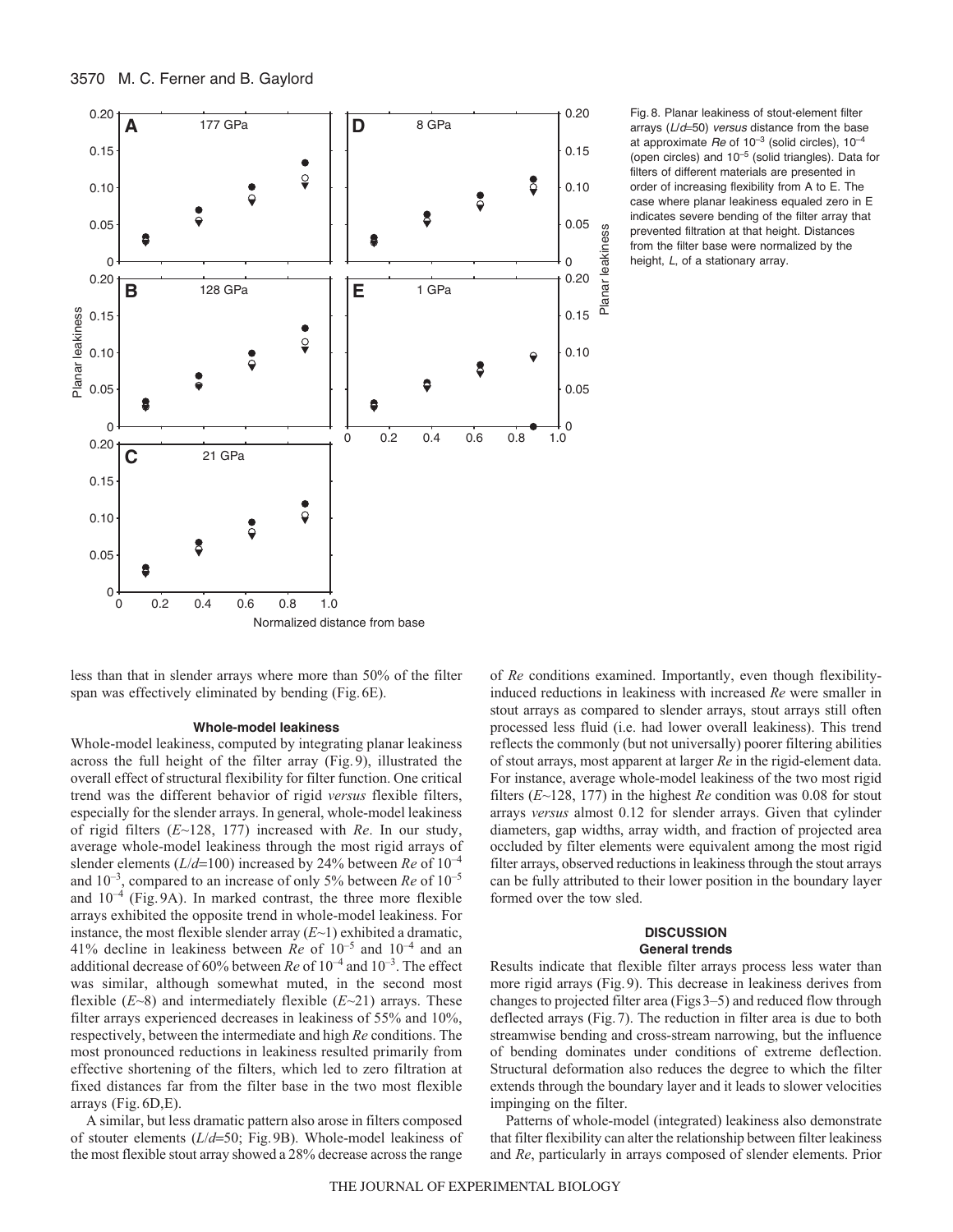

Fig. 9. Whole-model leakiness versus Re for arrays of filter elements having an aspect ratio of (A)  $L/d=100$  and (B)  $L/d=50$ . The diverging pattern in A illustrates the susceptibility of slender-element arrays to flexibility-related reductions in leakiness, an effect that became more pronounced in faster flows. Consequences of structural flexibility were reduced in stout-element arrays (B), but a diverging pattern was still apparent in the highest Re condition.

studies of leakiness through rigid filter arrays have found that leakiness increases gradually over *Re* from  $10^{-5}$  to  $10^{-3}$ , in contrast to filters operating at slightly higher *Re* where leakiness is very sensitive to *Re* (Cheer and Koehl, 1987; Koehl, 1995). However, data presented here suggest that deformation of feeding appendages may incur a cost of reduced leakiness across a range of low *Re*, potentially altering expectations of when critical transitions in filter function may occur. Our results also suggest the need to re-evaluate the notion that slender (as opposed to stout) elements in filter arrays always ensure greater leakiness, given that this trend may disappear in the presence of substantial deformation (compare case for *E*~1GPa at the highest *Re* condition in Fig.9A,B). Such neglected aspects of filter function may require some adjustment to existing perceptions regarding linkages between morphology and ecology in suspension feeders.

### **Experimental considerations**

Although strong trends are apparent in the results above, some care should also be applied in their interpretation. Findings are relevant to low-*Re* conditions representative of suspension feeders on the small end of the size spectrum, and quantitative values underlying the overall qualitative patterns may apply rigorously only to specific geometries. Examples of organisms that operate at  $Re \sim 10^{-5}$  whose filter structures resemble those studied here include nanoplanktonic flagellates (e.g. *Actinomonas mirabilis*; *L*/*<sup>d</sup>* ~60; *g*/*<sup>d</sup>* ~5; *x*/*<sup>d</sup>* ~20) (Fenchel, 1982). Suspension feeders that function at  $Re \sim 10^{-4}$  include cladocerans (e.g. *Penilia avirostris*, with *L*/*<sup>d</sup>* ~45; *g*/*<sup>d</sup>* ~6; *x*/*<sup>d</sup>* ~15) (Turner et al., 1988). There are many organisms that feed at  $Re \sim 10^{-3}$  and use filters analogous in shape to those of this study (e.g. *Euphausia superba*, with  $L/d \sim 60$ ;  $g/d \sim 4$ ;  $x/d \sim 10$ ) (McClatchie and Boyd, 1983).

Complete effects of reduced filter area also may not be evident in our analysis because flow was measured though a finite number of horizontal planes. We were therefore forced to assume that leakiness through interior portions of arrays where flow was not quantified (i.e. regions between measurement heights) could be reasonably approximated by interpolation. However, contributions to leakiness from the extreme upper, and sometimes lower, portions of each filter were not represented. Material imperfections in individual filter elements also may have contributed to variability in the leakiness calculations, as they occasionally caused slight non-uniformities in bending. These inconsistencies likely resulted from asymmetries introduced during manufacture of the model elements, although analogous effects could also play a role in the bending trajectories of actual animal feeding appendages. We further note that although observations of invertebrate suspension feeders reveal that bending of their particle capture apparatus is common, quantitative evaluations of the moduli of these structures are generally unavailable. For our purposes, we assumed that the stiffnesses of suspension-feeding structures are similar to those of the 'building-block' materials from which they are composed, and for which there are data. For example, skeletal components such as chitin and keratin have elastic moduli of 1–100GPa, and structures reinforced with calcium carbonate have elastic moduli less than 100GPa (Wegst and Ashby, 2004). Assuming stiffnesses across this range, the materials we employed in our experiments corresponded to biologically relevant ranges of nondimensional stiffness (*B*). However, it is also possible that some suspension feeders produce particle capture apparatuses that diverge from values of *B* used in our experiments.

### **Filters in the natural environment**

Leakiness patterns presented here reveal new insights into the function of filters operating in steady flows at very low *Re* (e.g. in pelagic environments or in tidal currents where changes occur over timescales of hours). Our findings may be less applicable to flows associated with rapidly evolving waves or turbulence, such as those found in intertidal or shallow subtidal habitats (Gaylord, 1999; Gaylord, 2000; Gaylord, 2008). In these latter environments, filter deformation and its implications for particle capture could be either suppressed or intensified depending on the combined effect of fluid reversals and vortex attachment or shedding. During periods of accelerating or decelerating flow, for example, the bending trajectories of even moderately flexible filters might lag behind flow reversals and thus damp fluctuations in relative velocities. Some microhabitats where benthic suspension feeders settle will also experience velocity bursts as the effects of turbulent eddies penetrate all the way to the seafloor (Cantwell, 1981; Dade, 1993). Individuals living in topographical microhabitats where velocity transients are common could experience disproportionate consequences of filter deflection. We also note that the bending of biological filters may influence the function of array-like structures in organisms beyond marine suspension feeders. Low-*Re* filters are employed for respiration, propulsion and olfaction in a wide variety of freshwater and terrestrial invertebrates (see e.g. Loudon and Koehl, 2000; Sunada et al., 2002; Barta and Weihs, 2006). Deformation-induced